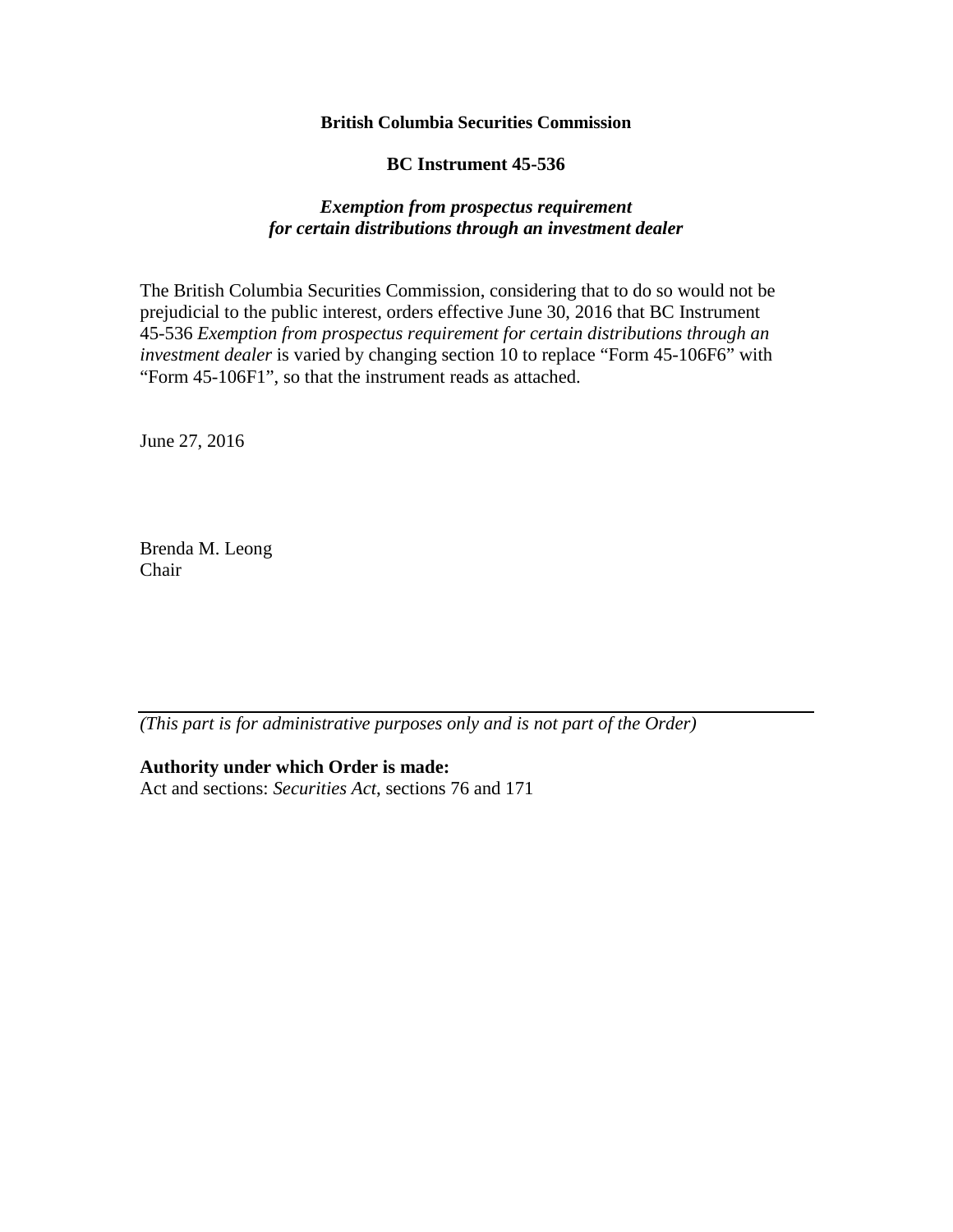### **British Columbia Securities Commission**

## **BC Instrument 45-536**

## *Exemption from prospectus requirement for certain distributions through an investment dealer*

### **Definitions**

- 1. Terms defined in the *Securities Act* or National Instrument 14-101 *Definitions* have the same meaning in this Instrument.
- 2. In this Instrument:

"investment dealer" has the same meaning as in section 1.1 of National Instrument 31-103 *Registration Requirements, Exemptions and Ongoing Registrant Obligations*;

"listed security" means a class of equity security of an issuer listed on the TSX Venture Exchange, the Toronto Stock Exchange, the Canadian Securities Exchange, or Aequitas Neo Exchange Inc.;

"offering material" means a document purporting to describe the business and affairs of an issuer that has been prepared primarily for delivery to and review by a prospective purchaser so as to assist the prospective purchaser to make an investment decision in respect of securities being sold in a distribution under this Instrument;

"offering news release" means the news release of an issuer announcing its intention to conduct a distribution under this Instrument.

### **Exemption for distributions made with suitability advice**

- 3. The Commission, considering that to do so would not be prejudicial to the public interest, orders that the prospectus requirement does not apply to a distribution by an issuer of a security of its own issue if all of the following conditions are met:
	- (a) the issuer is a reporting issuer in at least one jurisdiction of Canada;
	- (b) the issuer's equity securities are listed for trading on the TSX Venture Exchange, the Toronto Stock Exchange, the Canadian Securities Exchange or Aequitas Neo Exchange Inc.;
	- (c) the issuer has filed in each jurisdiction of Canada in which it is a reporting issuer all periodic and timely disclosure documents that it is required to have filed in that jurisdiction as required by each of the following:
		- (i) applicable securities legislation,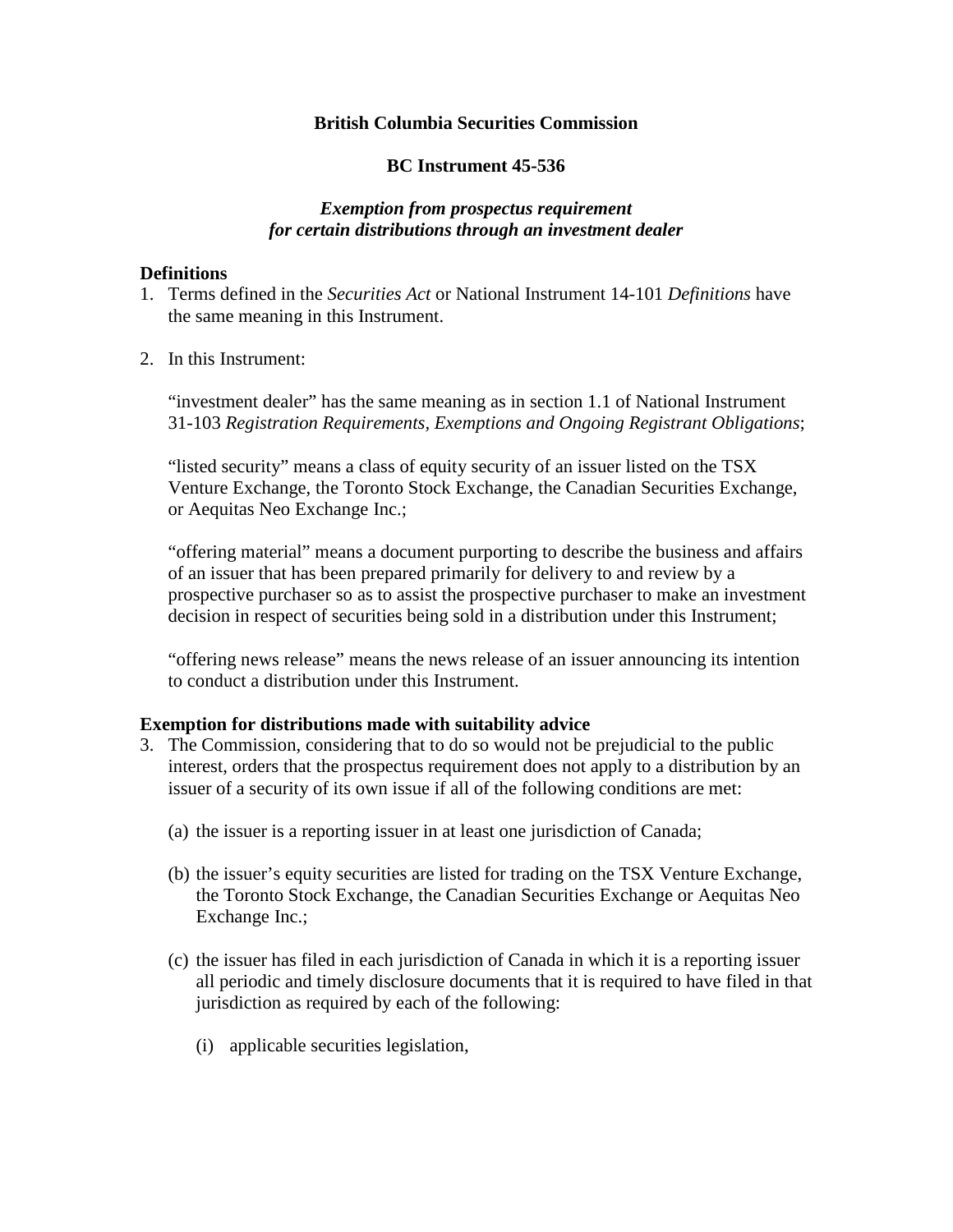- (ii) an order issued by the regulator or securities regulatory authority,
- (iii) an undertaking to the regulator or securities regulatory authority;
- (d) the issuer has issued and filed the offering news release as set out in section 4;
- (e) the distribution is of a listed security, a unit consisting of a listed security and a warrant, or a security convertible into a listed security at the security holder's sole discretion;
- (f) the purchaser purchases the security as principal;
- (g) the purchaser has obtained advice regarding the suitability of the investment and, if the person is resident in a jurisdiction of Canada, that advice has been obtained from a person that is registered as an investment dealer in the jurisdiction; and
- (h) the purchaser and the issuer enter into a subscription agreement that contains the conditions set out in sections 5 and 6.
- 4. The offering news release must include
	- (a) reasonable detail of the proposed distribution and proposed use of gross proceeds including:
		- (i) the minimum and maximum number of securities proposed to be distributed and the minimum and maximum aggregate gross proceeds of the distribution; and
		- (ii) a description of the principal purposes, with approximate amounts, for which the issuer will use the gross proceeds, assuming both the minimum and maximum offering;
	- (b) disclosure of any material fact about the issuer that has not been generally disclosed; and
	- (c) a statement that there is no material fact or material change about the issuer that has not been generally disclosed.
- 5. The subscription agreement between the issuer and purchaser must contain a contractual right of action against the issuer for rescission or damages that
	- (a) is available to the purchaser if a document or core document, each as defined in section 140.1 of the Act, contains a misrepresentation that was not corrected before the purchaser acquires a security under this exemption, without regard to whether the purchaser relied on the misrepresentation;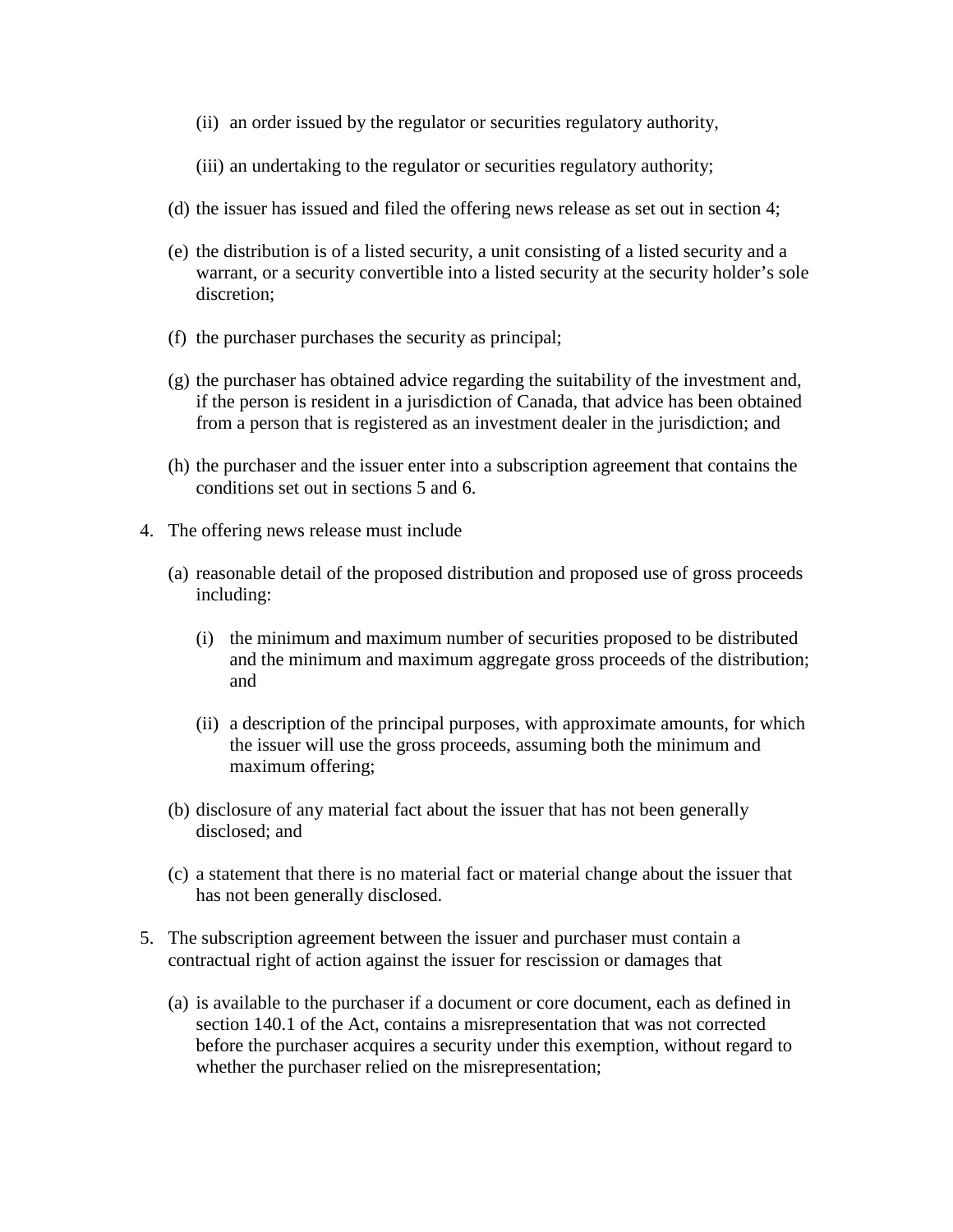- (b) is enforceable by the purchaser delivering a notice to the issuer
	- (i) in the case of an action for rescission, within 180 days after the purchaser signs the agreement to purchase the security, or
	- (ii) in the case of an action for damages, before the earlier of
		- (A) 180 days after the purchaser first has knowledge of the facts giving rise to the cause of action, or
		- (B) 3 years after the date the purchaser signs the agreement to purchase the security;
- (c) is subject to the defence that the purchaser had knowledge of the misrepresentation;
- (d) in the case of an action for damages, provides that the amount recoverable
	- (i) must not exceed the price at which the security was offered, and
	- (ii) does not include all or any part of the damages that the issuer proves does not represent the depreciation in value of the security resulting from the misrepresentation; and
- (e) is in addition to, and does not detract from, any other right of the purchaser.
- 6. The issuer must represent each of the following to the purchaser in the subscription agreement:
	- (a) the issuer's "documents" and "core documents", each as defined in section 140.1 of the Act, do not contain a misrepresentation;
	- (b) there is no material fact or material change related to the issuer that has not been generally disclosed.
- 7. Other than the subscription agreement, any offering material provided to a purchaser in connection with a distribution under this Instrument must be filed with the regulator or securities regulatory authority no later than the day that the material was first provided to a purchaser.

#### **Resale restrictions**

8. The first trade of a security acquired under this Instrument is subject to section 2.5 of National instrument 45-102 *Resale of Securities*.